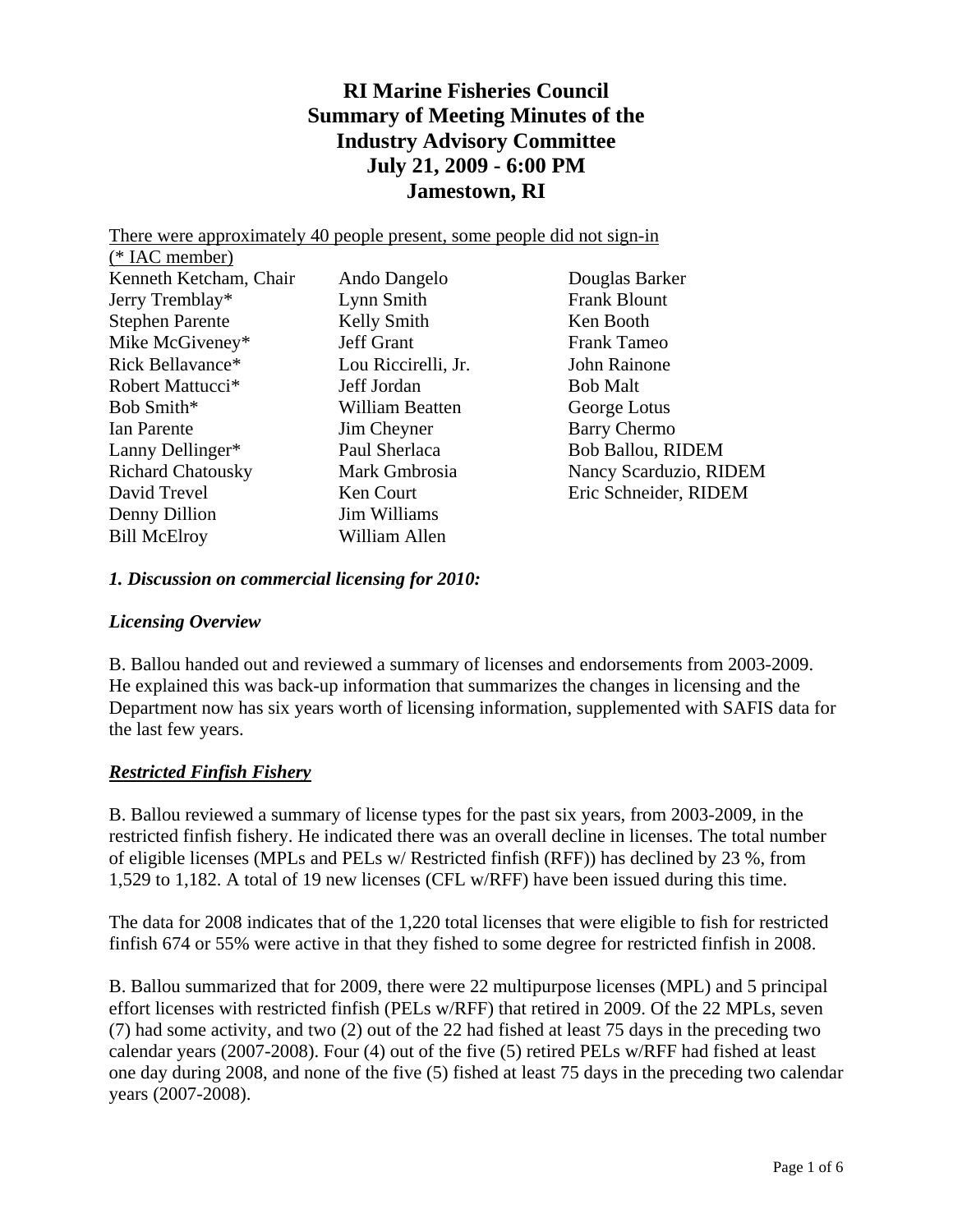Ballou explained based on past practice, that are currently in regulation, applying a 5:1 exit/entry ratio to active licenses (MPLs and PELs w/RFF) that retired, with activity being any level in the fishery over the past year, there would be a total of eleven (11) retired licenses divided by the 5:1 exit/entry ratio to get two (2) new CFLs w/RFF endorsements to be made available for 2010.

He also explained that if members considered a 1:1 exit/entry ratio applied to active licenses meeting the 75-day standard that retired, there would still be two (2) new CFLs w/RFF endorsements that would be made available for 2010. He asked the members to decide whether they wanted to either stay with the same standard or consider a switch to a 1:1 exit/entry ratio. In the past, there were discussions that we ultimately wanted to move to a 1:1 exit/entry ratio using the 75-day standard. This was information provided to show how the numbers might work with that scenario.

B. Ballou made another point, working to fill 2 new licenses was an awkward number for the Department to work with and 3 would be an easier number to work with. He explained how the priority status process worked for screening applicants and there were three categories that were equal in importance. He suggested that the members may want to make 3 the minimum number because at least one person from each of the categories would be able to get a license.

There was discussion by the group. **A motion was made by R. Bellavance to recommend status quo to the Council to make 3 new CFLs w/RFF available for 2010 based on current regulations; applying the current standard 5:1 exit/entry ratio, and taking B. Ballou's suggestion in to account to make 3 the minimum number for 2010. B. Smith seconded the motion. All were in favor, the motion passed unanimously, (6 to 0).** 

## *Shellfish Sector - Quahog*

B. Ballou reviewed a hand-out on licensing summary from 2003-2009 for the quahog fishery. The data available over the six-year period (2003-2009) indicates that the total number of eligible licensees -- multipurpose (MPL), principal effort licenses (PEL) with quahog endorsements, over 65 Shellfish, and Student Shellfish -- has declined by 29%, from 2,272 to1,623 total licenses.

The data for 2009 indicates that of 22 multipurpose licenses "retired" or not renewed in 2009, 6 had fished for quahogs at least one day during 2008, while 5 had fished at least 75 days in the preceding two calendar years (2007-2008). There were 26 principal effort licenses with quahog "retired" or not renewed, 3 had fished at least one day during 2008, while only 2 had fished at least 75 days in the preceding two calendar years (2007-2008).

B. Ballou summarized that for 2009, based on past practice, applying a 3:1 exit/entry ratio to PELs with quahog endorsements who retired in 2009 would result in the issuance of 9 new CFLs with quahog endorsements for 2010. However, if the 3:1 ratio was applied to ALL eligible licenses that retired then 16 new CFLs w/Quahog would be made available in 2010. B. Ballou reviewed a few other scenarios as well.

There was discussion and review of the licensing information, regarding the standard 3:1 exit/entry ratio compared to a 1:1 exit/entry ratio and combining retired MPLs and PELs with a quahog endorsement.

## **M. McGiveney made a motion to recommend to the Council to apply a new standard which would apply a 3:1 exit/entry ratio to MPLs and PELs with a quahog endorsement that**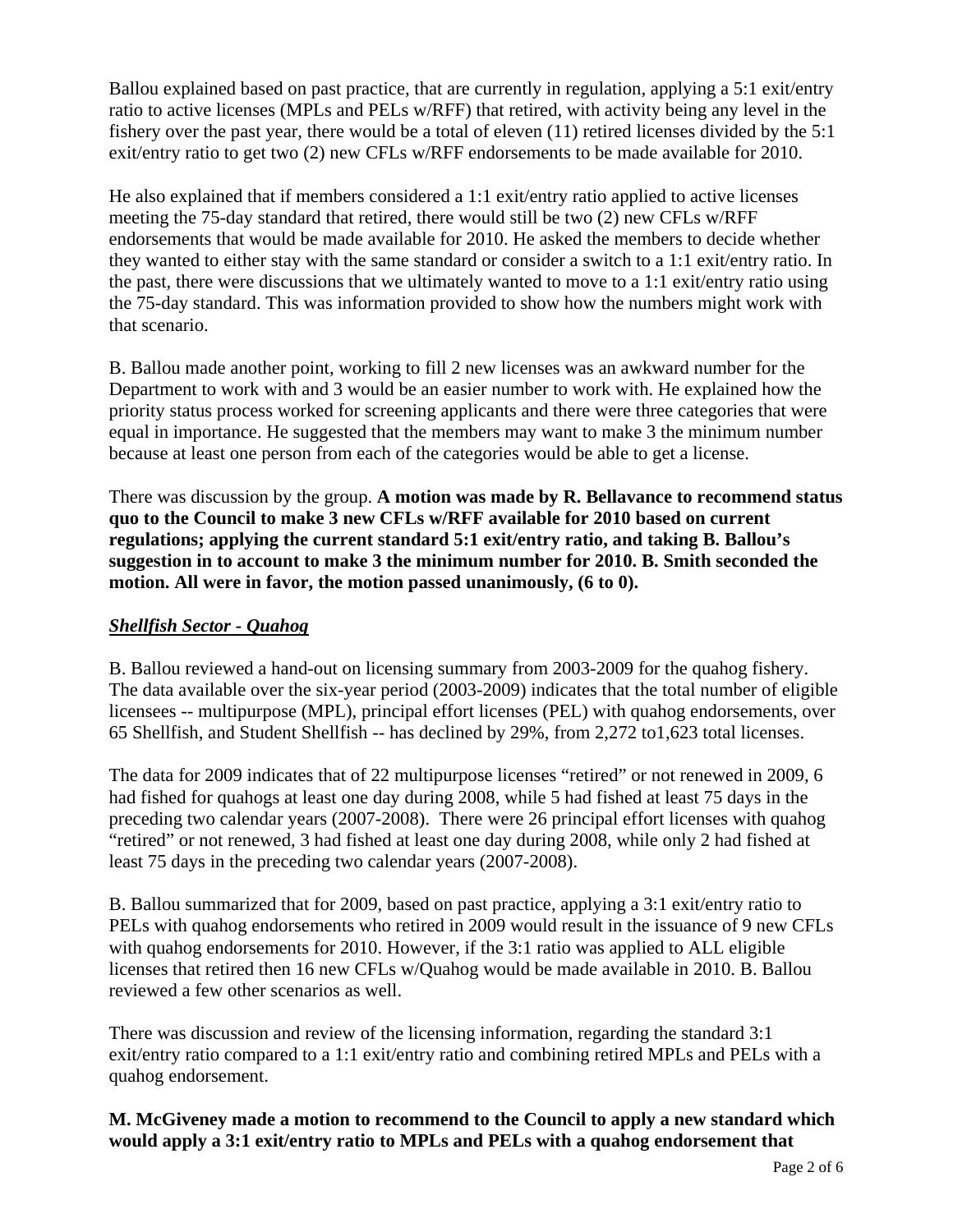#### **retired, to make 16 new CFLs available for 2010. B. Smith seconded the motion. All were in favor, the motion passed unanimously, (6 to 0).**

## *Shellfish Sector – Soft-Shelled Clams*

M. McGiveney initially indicated that he would also like to see a 3:1 exit/entry ratio applied to the soft-shelled clam fishery for 2010 to open up the fishery.

B. Ballou reviewed licensing information on soft-shelled clams. He explained there was a huge surge in landings in 2007 which gave rise to a new soft shelled clam endorsement in 2008. The data for 2009 indicates that of 22 multipurpose licenses "retired" in 2009, 5 of the 22 had some activity, 4 had fished at least 75-days in the preceding two calendar years (2007-2008). There were 33 principal effort licenses w/ SS Clam endorsement "retired" or not renewed, 2 had fished at least one day during 2008, while only one (1) had fished at least 75 days in the preceding two calendar years (2007-2008). There were 29 CFLs w/ SS Clam endorsements "retired" or not renewed, 2 had fished at least one day during 2008, while none had fished at least 75 days in the preceding two calendar years (2007-2008). In summary, a total of 84 licenses eligible to fish for soft shell clams retired; and 6 of those had been active in the fishery.

There was discussion and review of the soft-shell clam licensing information.

**M. McGiveney made a motion to recommend to the Council to apply a new standard which would apply a 5:1 exit/entry ratio to ALL retired licenses (84) to make 17 new CFLs w/ SS Clam endorsement available for 2010. B. Mattiucci seconded the motion. All were in favor, the motion passed unanimously, (6 to 0).** 

## *Lobster Fishery*

B. Ballou gave a brief updated on lobster licenses stating that currently everything was status quo meaning no new endorsements, which had been the case for many years. The fishery is being managed by trap allocations. He explained that the latest had been a proposal for a trap allocation transferability program, which remains a pending issue. The Director has held off on a final decision as he waits the final outcome of discussions from ASMFC. He indicated that everything was on hold for lobsters right now, with no recommendations for lobster endorsements.

There was some brief discussion about the transferability program and the importance of implementing the program. No specific recommendations for the lobster fishery were made.

## *2. Discussion on Rod & Reel issues:*

R. Bellevance stated that he had a position paper on the rod and reel issues before the IAC from the RI Party and Charter Boat Association that he wanted to submit to the group.

B. Ballou stated that he had prepared a discussion paper on the rod and reel issues that he handed out. He emphasized this was for discussion and he expected to receive constructive feedback on the issues. He presented the following four topics with bullet items:

## **a.) Charter/party boat operators fishing commercial when not engaged in charter operations.**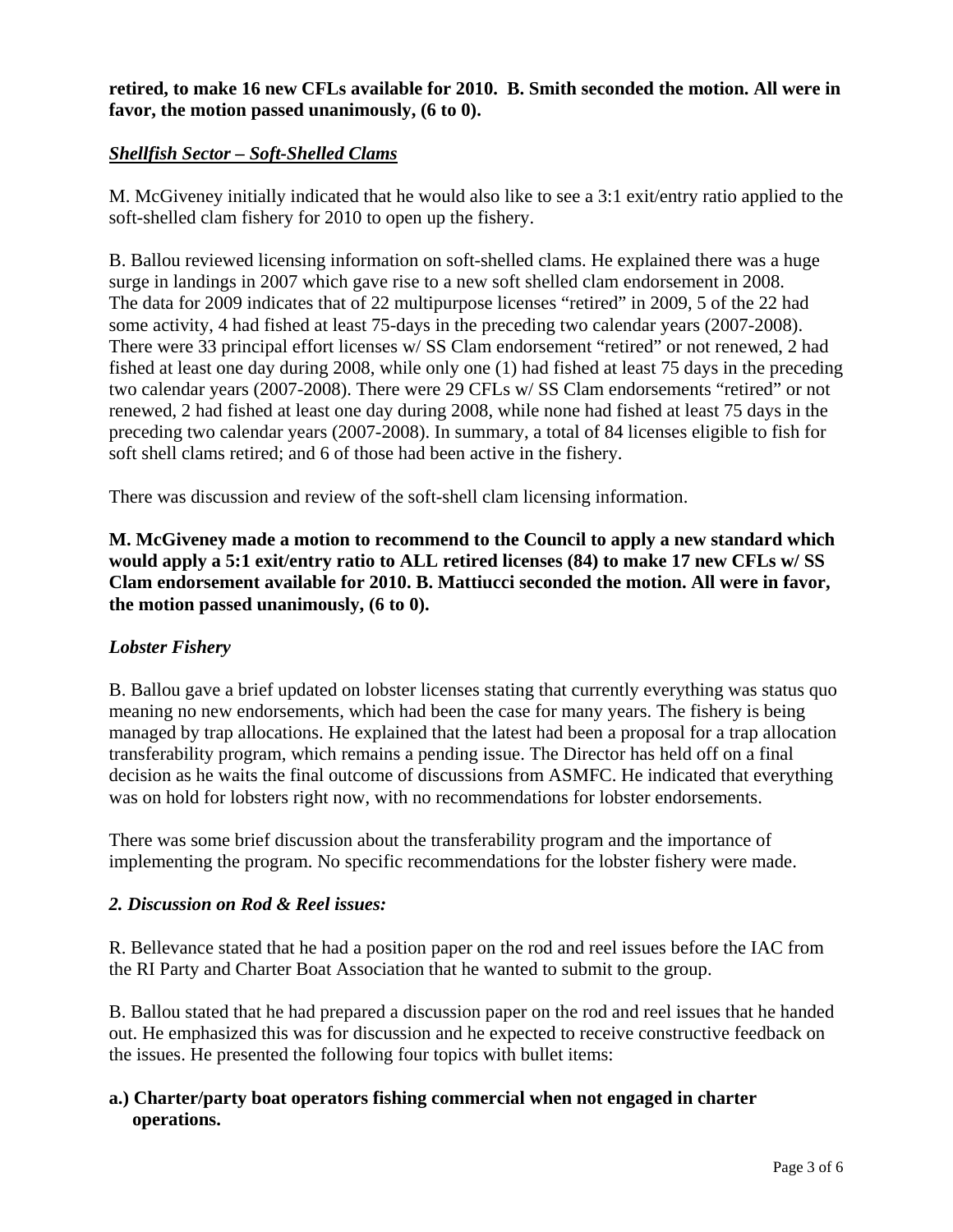Some party/charter boat individuals had concerns with the interpretation to not be allowed to fish as a charter/party boat operation and a commercial operation, via separate trips on the same day. B. Ballou indicated that it is difficult for enforcement to enforce because in one day you would be wearing two different hats. He also stated there was nothing that stated that you could not do this but it was a grey area. Individuals indicated they would like to be able to do both since they were licensed commercially and wanted to be able to also use their license. After lengthy discussion B. Ballou indicated that by consensus it sounded that people did not agree with this item.

The group felt it was the same issue for commercial fisherman who wanted to fish commercially in the morning then fish recreational in the afternoon. There was nothing preventing this so it should not be different for the party/charter sector.

F. Blount had issues with all three-bullet items under this topic. He described his own scenario where he holds a federal permit that states he can go tuna fishing and sell his catch. He also has a federal groundfish permit that states when he has people on board he can sell his catch. Therefore he wanted to know why he would be restricted on the state level and not be able to do this when on the federal level he was allowed. He indicated that most people are federally permitted and are permitted for this so why would the state say we could no longer do this. Blount indicated that these things are legal to do currently.

Individuals gave example where there were inconsistencies between enforcement on part/charter boats and commercial vessels related to this topic.

Some individuals suggested that the policy should be if you hold a commercial license the quota is the quota. Anyone should be able to sell fish without going over the possession limit regardless if you are a party/charter boat or a commercial fisherman just as long as you abide by the regulations. There is a limit per vessel per day that should apply to everyone. Individuals also felt there was confusion among enforcement staff due to the variations and inconsistencies in enforcing regulations on party/charter boats. An individual pointed out that they can do more than just one thing on a given day they are not limited to just dong one activity in a day, they are entitle to fish commercially, and recreationally. He clarified not at the same time, but they can do these activities at different times in the day. He indicated that enforcement treats the party/charter operation, as just being able to do one activity per day and that was not right. There was a difference in opinion about whether they should or could be recreational and commercial at the same time. An example was given, if customers catch fish they don't want they should be able to use them toward their daily possession limit and be able to sell the fish. Another suggestion was to apply the most restrictive rule. However, it was pointed out that the most restrictive rule might not work for every species; an example was given using summer flounder. There was some concern about how a possession limit would get entered into the SAFIS

system if the party/charter captain also held a dealer license and sold the fish that were caught during a charter.

It was evident that the discussion should continue on this topic, but for time concerns it was decided to move on to the next topic.

## **b.) Daily and trip limits for charter/party boat operations.**

F. Blount indicated he did not have a problem with the listed bullet items under this topic, except he disagreed with the third bullet item. He felt a family fishing on a charter/party boat should be able to catch for the family. Most individuals seemed to be in agreement with F. Blount.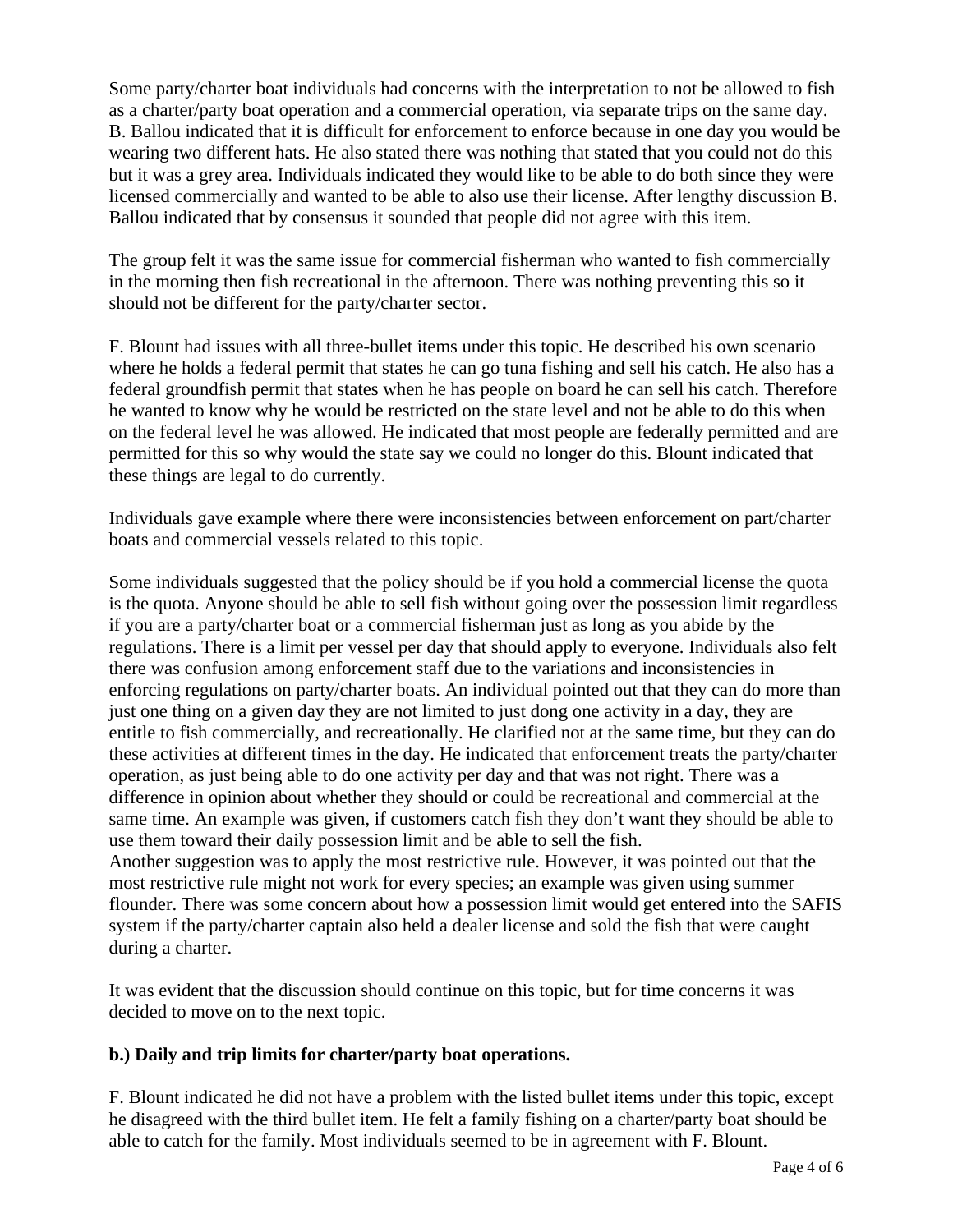B. Ballou crossed out the third bullet item, which referenced loading a boat full of non-fishermen, and having a small number of actual fishermen fish the legal limit for the boat. There was additional discussion defending the group's position. B. Mattucci suggested changing all possession limits to a per vessel limit as opposes to a per person limit.

## **c.) Limits on number of rods and reels employed during commercial rod and reel operations.**

B. Ballou explained that although not explicitly addressed via rule or law, the understanding, as currently enforced, is that there is no limit to the number of rods that can be fished at one time. The group had no comments about this topic as presented.

# **d.) Limits on number of fishermen engaged during commercial rod and reels operations.**

B. Ballou outlined the three major bullet items listed under this topic as follows; No limit on number of licensed fisherman with an application of a daily vessel limit, unlicensed crew members are not legally entitled to directly harvest using a rod and reel for commercial purposed, and use of a crew member. Ballou indicated this is the interpretation of the law and if people disagreed he encouraged people to talk about how to clarify the law or change the law.

I. Parente stated that we do not tell a dragger or a gillnetter how many deck hands they can have or lobstermen that the captain has to pick out the lobsters from a pot, not the deck hand. He felt it did not make sense to have these restrictions on a rod and reel fishermen. M. McGiveney gave an example of how this applied to the quahog fishery; he stated that an unlicensed person was not able to pull on a bull rake.

S. Parente indicted this law was in title 20 and read the passage that pertained to this topic. He also indicated this was an interpretation of the law by DEM attorneys that he did not agree with. He felt this was not the intent of this law and the interpretation of the law by DEM discriminated against pin hookers. B. Mattucci was also against this interpretation stating that the same rules should apply to everyone.

Some individuals felt if there was a vessel limit it should not matter if they had crewmember help. There was also a consensus that deck hands did not need to have a special license. B. Ballou asked for consensus if people thought the law needed to be changed to reflect a per vessel possession limit regardless of the number of people on board a vessel, if so, he suggested moving forward with legislative initiative that would clarify that issue. There was some agreement with this course of action.

S. Parente made reference to the re-write of Part VII where there was a section that stated that no vessel may commercially harvest, possess, or land finfish without a properly licensed individual on board and in charge. Many individuals were in agreement with this statement.

B. Ballou responded by indicating that was his effort to try to move toward a vessel based licensing system. He felt that a vessel-based system would be more in line with the federal system, however it would be a huge undertaking and he did not know if individuals were ready to move in that direction just yet. He emphasized that he just wanted individuals to have the opportunity tonight to weigh in on the topic so he could get more clarification and develop a clear sense of these issues and figure out if we need to make changes to the regulations or if it can work under current regulation. He indicated that we would revisit the issue since he now had a better